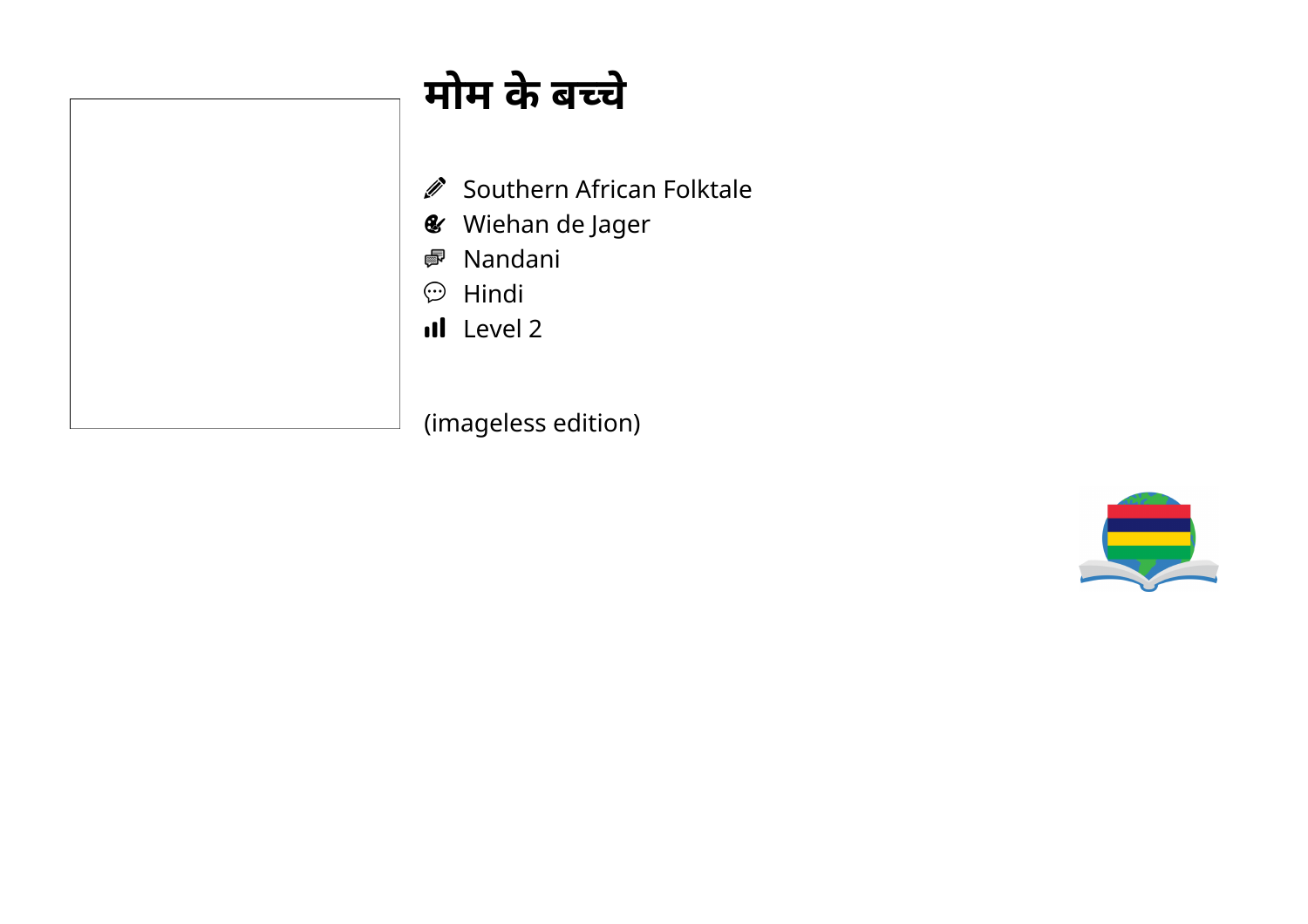एक समय की बात है, एक बहुत ही खुशहाल परिवार था।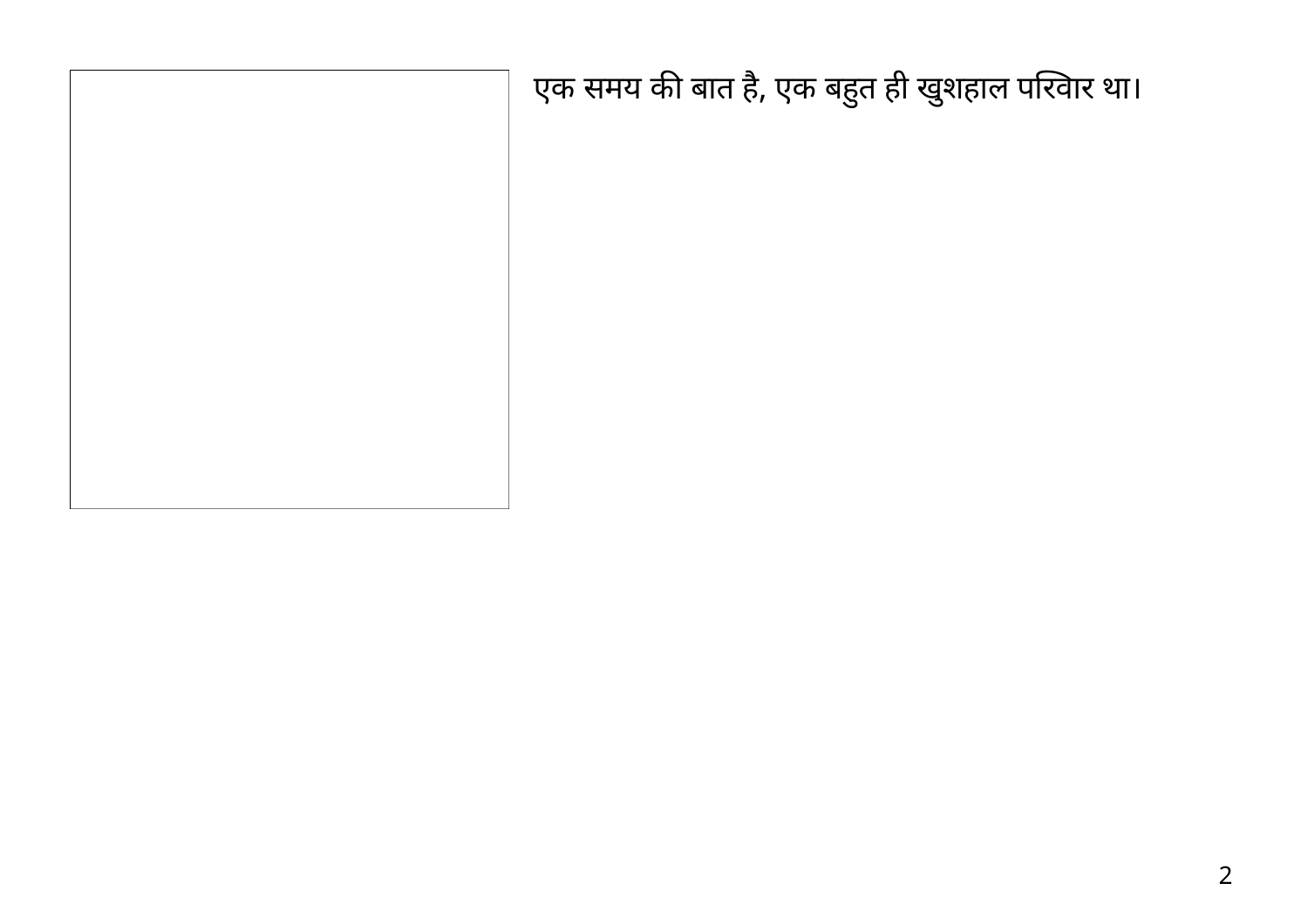वे कभी एक दूसरे से नहीं लड़ते थे। वे घर पर और खेतों में अपने माता-पिता की मदद करते थे।

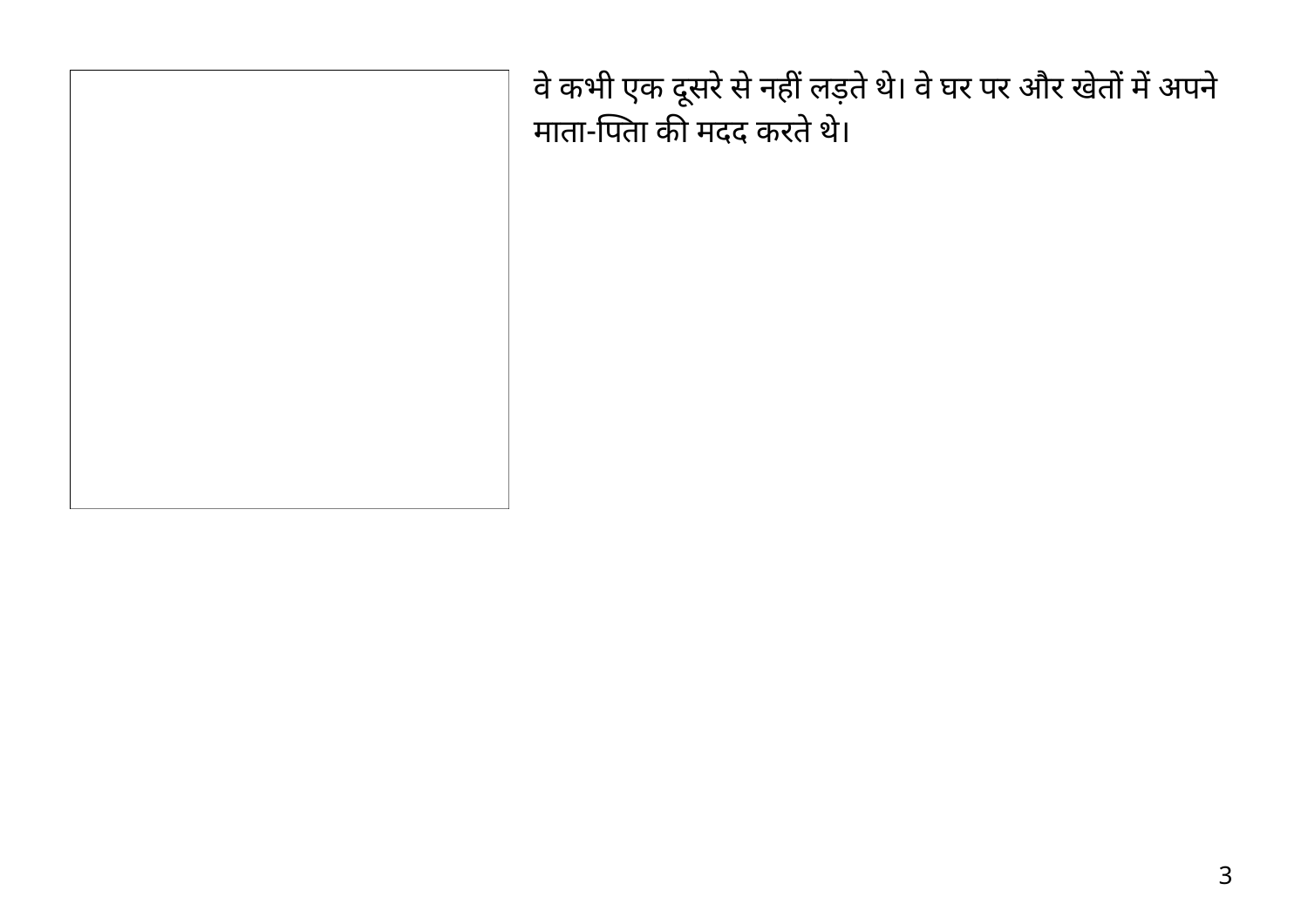| पर उन्हें आग के पास जाने की अनुमति नहीं थी। |
|---------------------------------------------|
|                                             |
|                                             |
|                                             |
|                                             |
|                                             |
|                                             |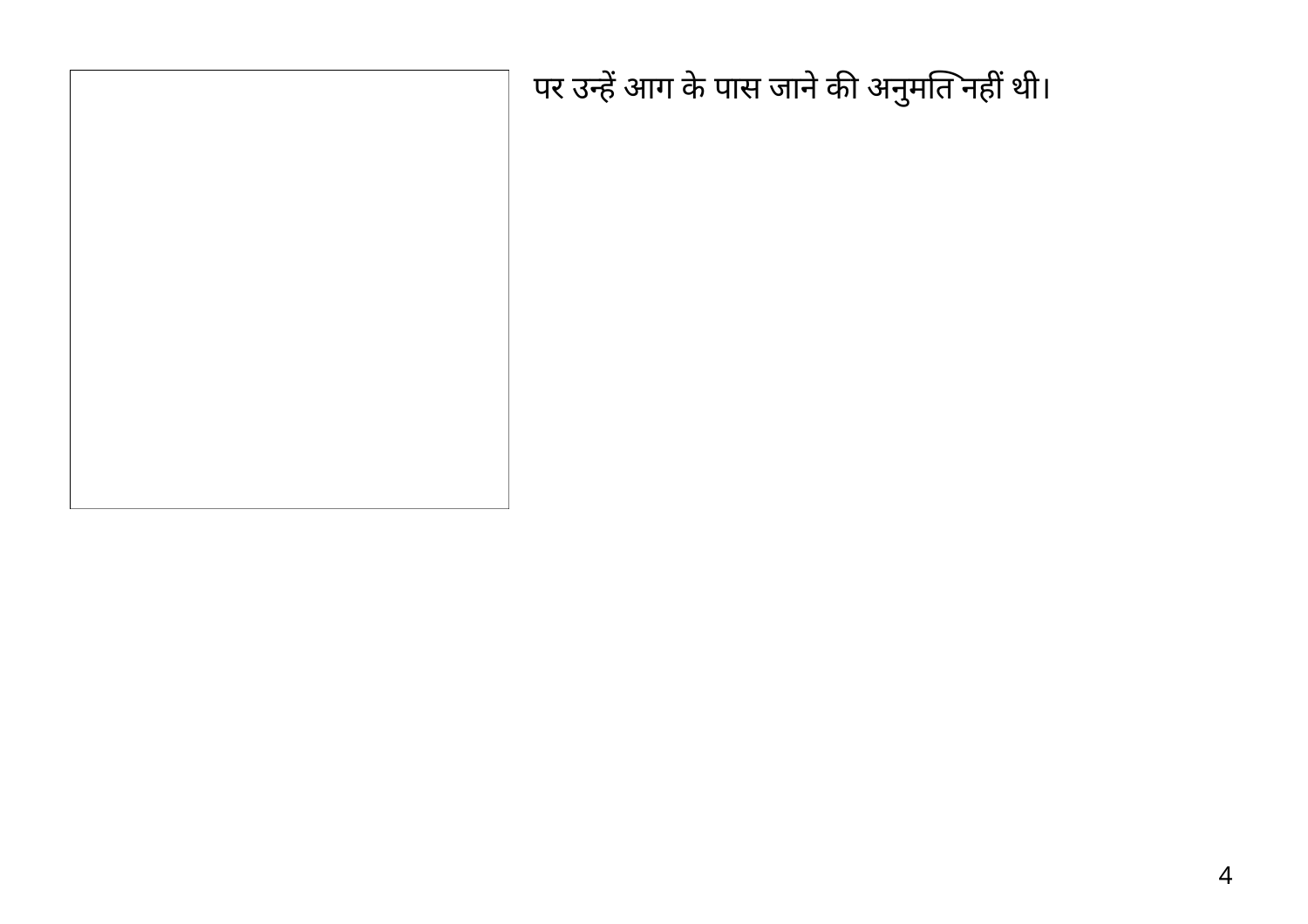| वे अपना सारा काम रात में करते थे, क्योंकि वे मोम से बने हुए<br>थे। |
|--------------------------------------------------------------------|
|                                                                    |
|                                                                    |
|                                                                    |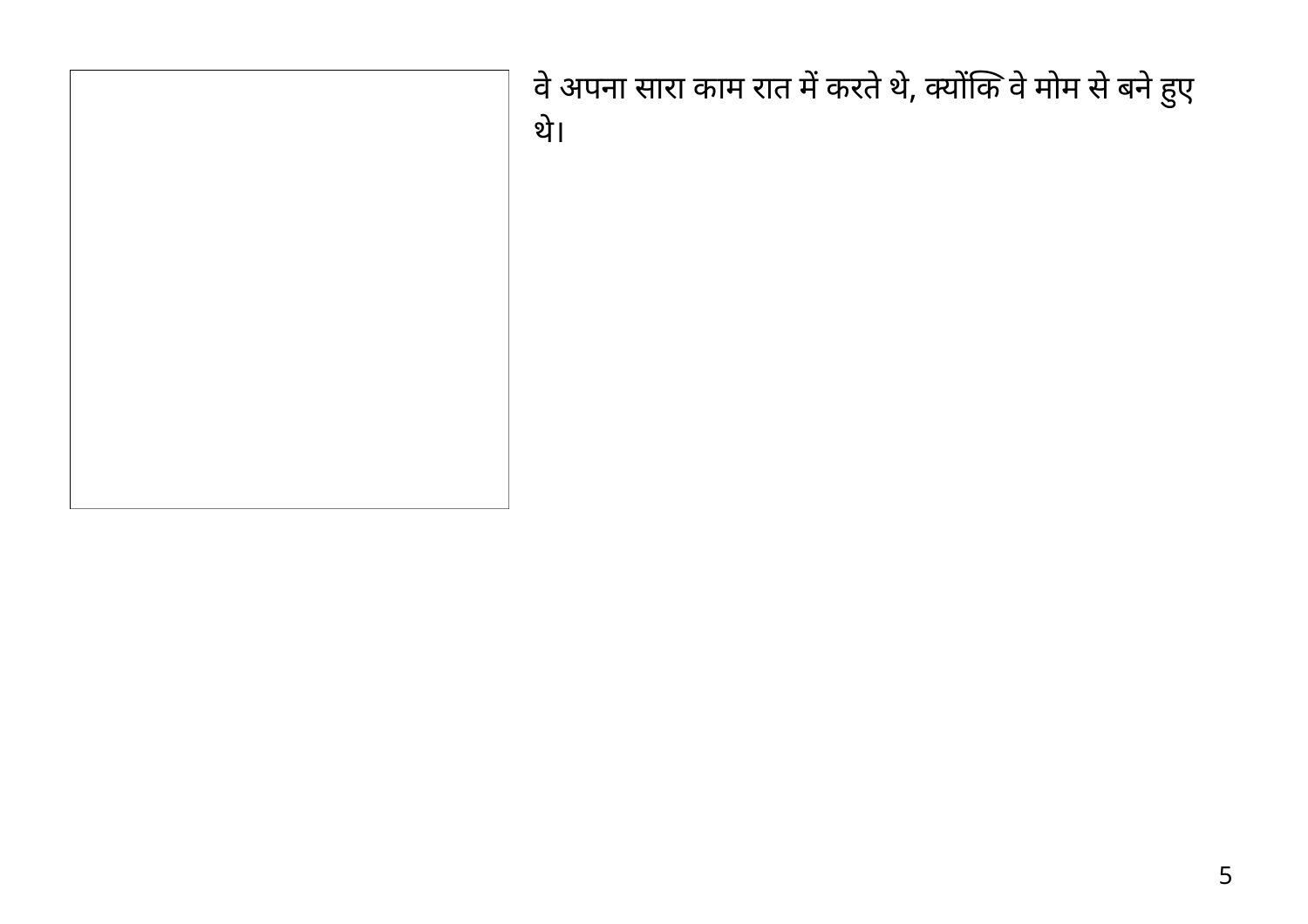लेकिन उन में से एक लड़के की सूरज की रोशनी में जाने की इच्छा थी।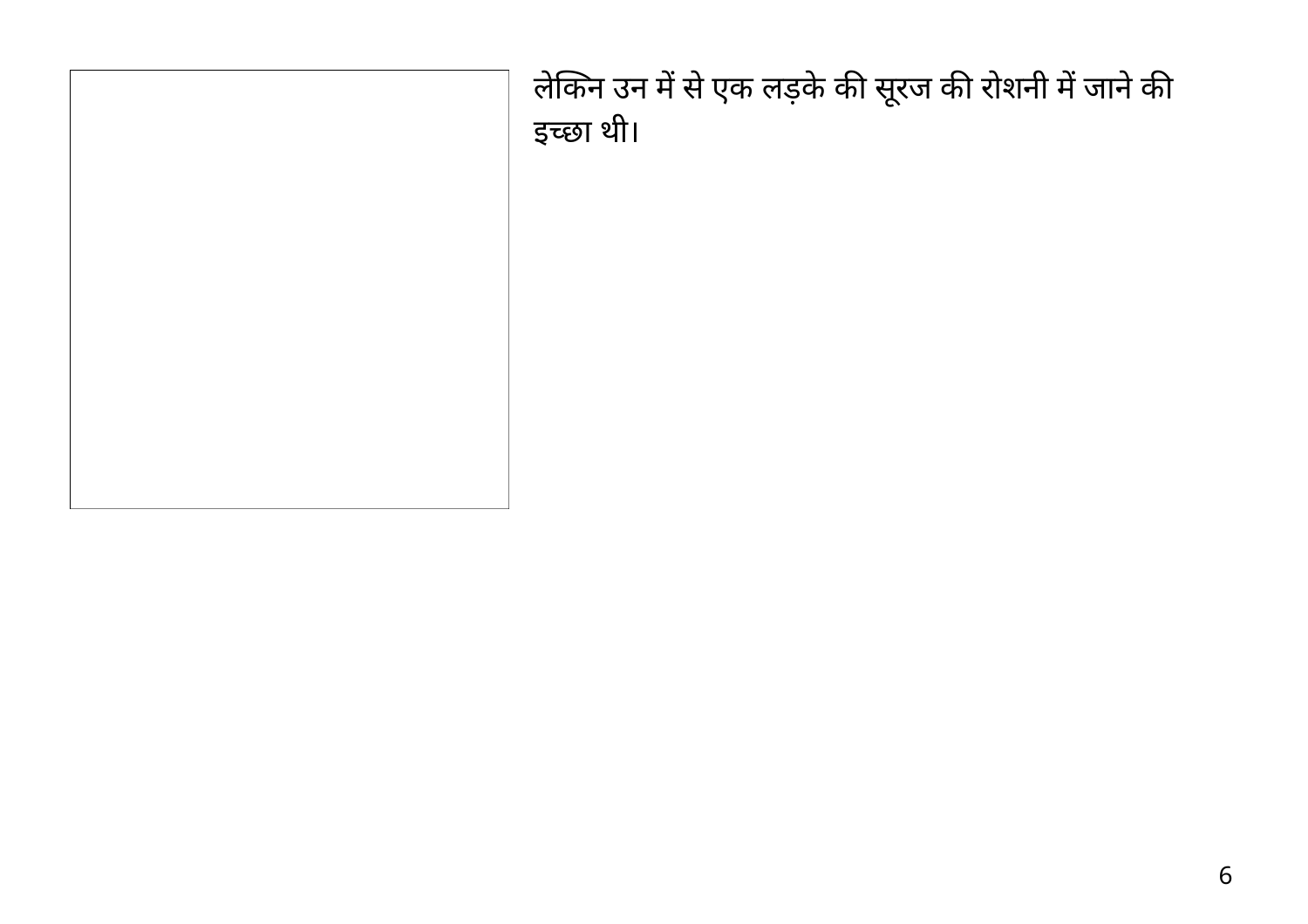एक दिने उसकी जाने की बहुत ज़्यादा इच्छा हुई तो उसके भाइयों ने उसे चेतावनी दी...

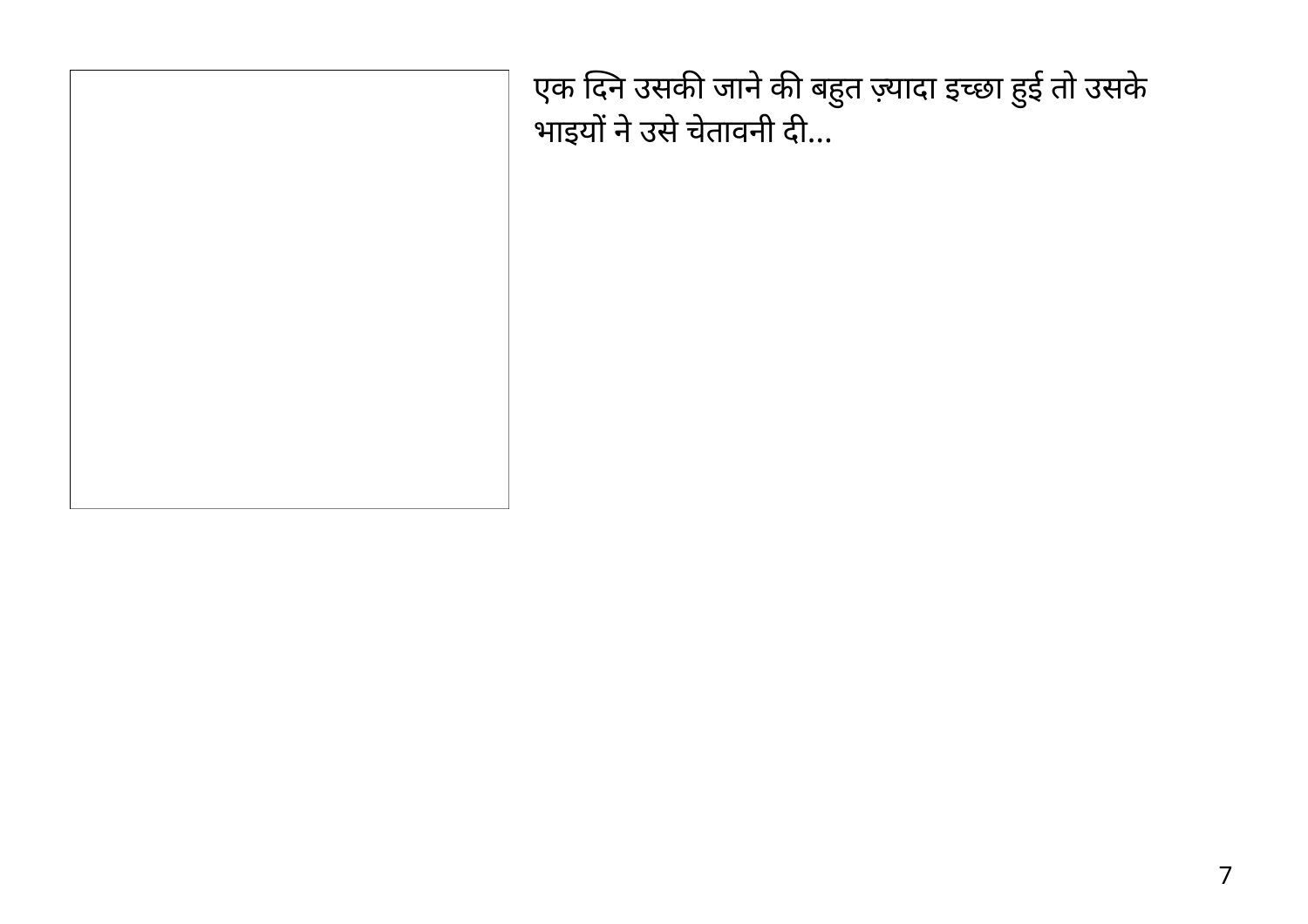| पर बहुत देर हो चुकी थी! वह गर्म धूप में पिघल गया था। |
|------------------------------------------------------|
|                                                      |
|                                                      |
|                                                      |
|                                                      |
|                                                      |
|                                                      |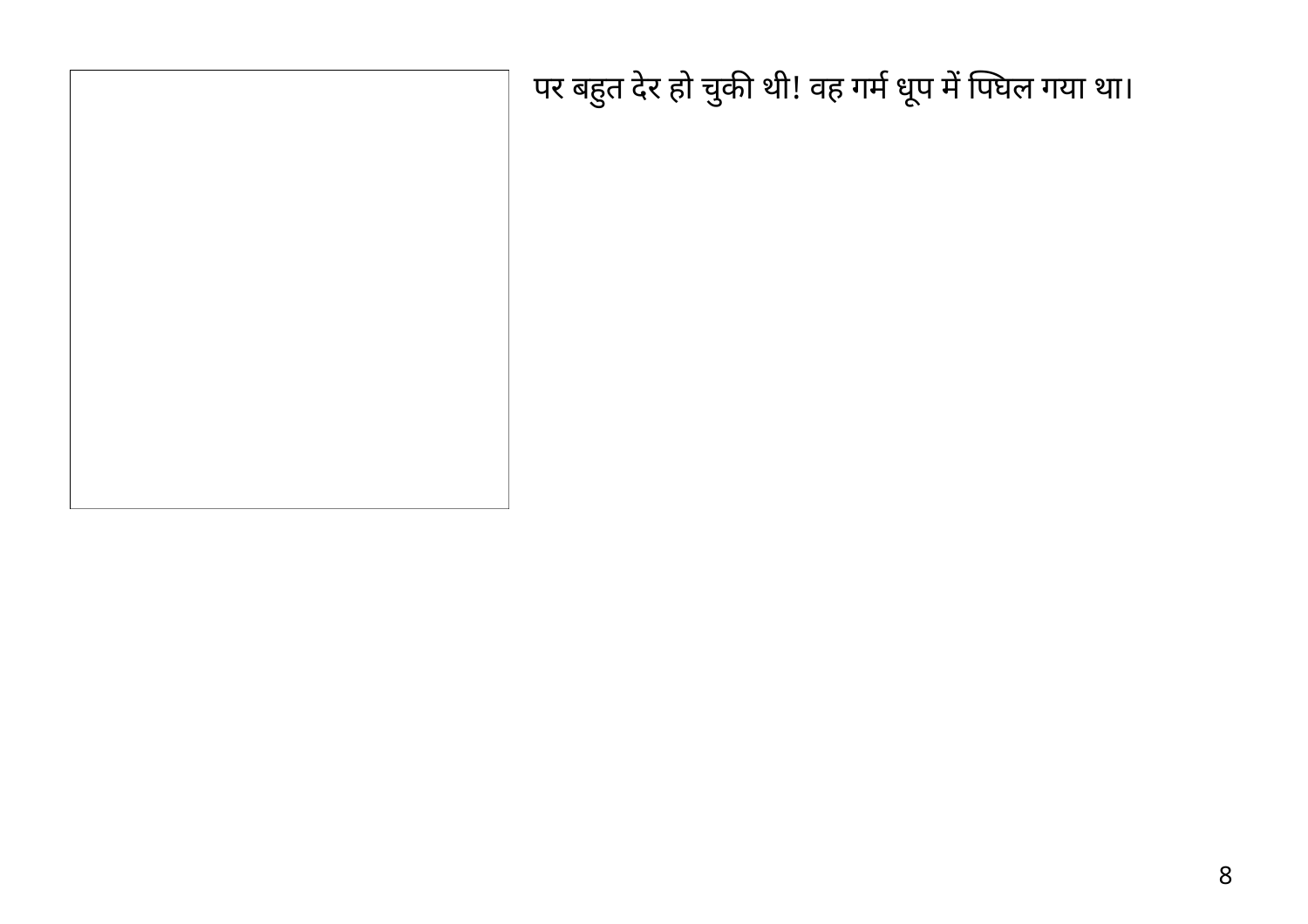| अपने भाई को पिघलता देख मोम के बच्चे बहुत उदास हो गए। |
|------------------------------------------------------|
|                                                      |
|                                                      |
|                                                      |
|                                                      |
|                                                      |
|                                                      |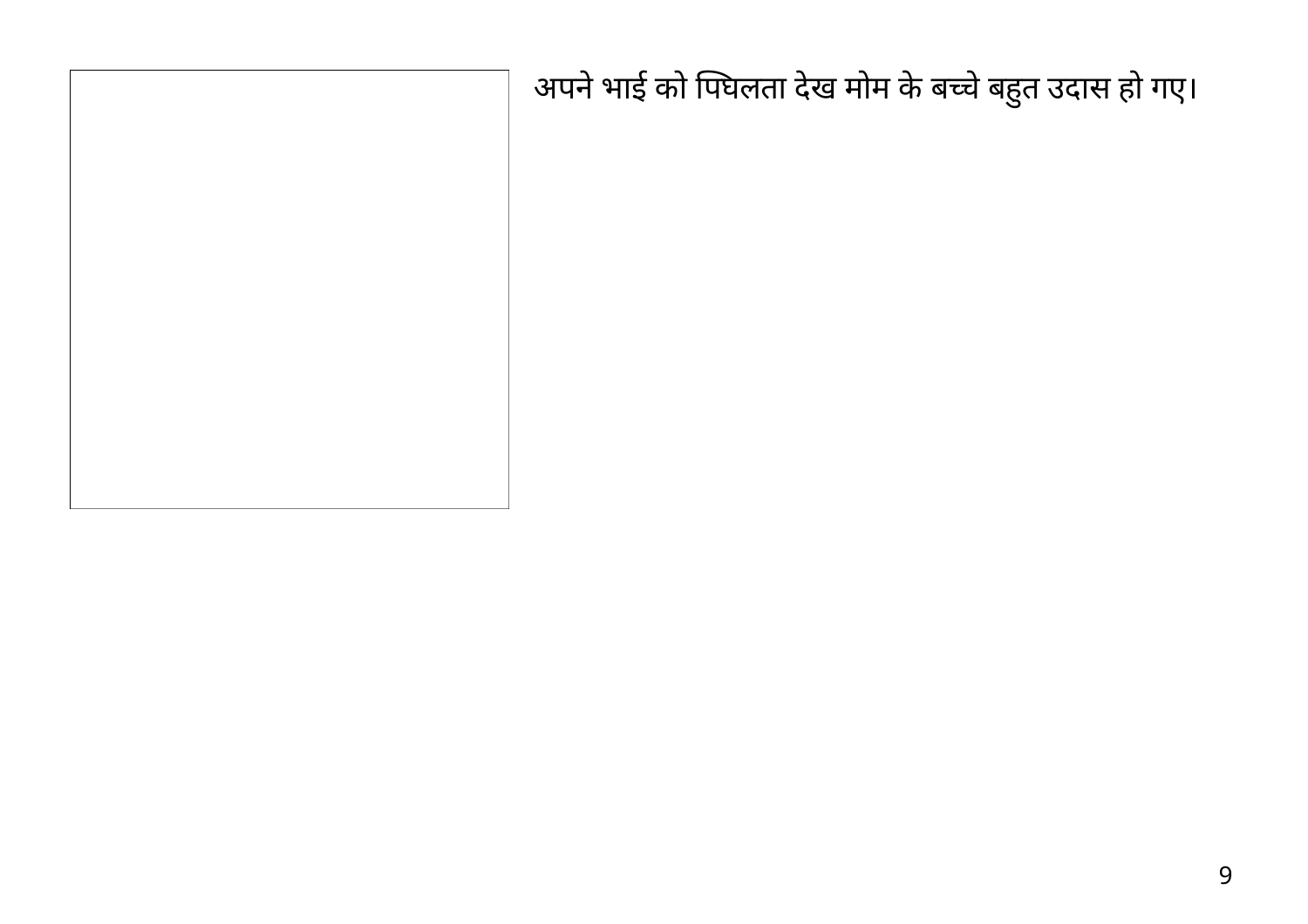पर उन्होंने एक योजना बनाई। उन्होंने उस मोम को एक चिड़िया का आकार दे दिया।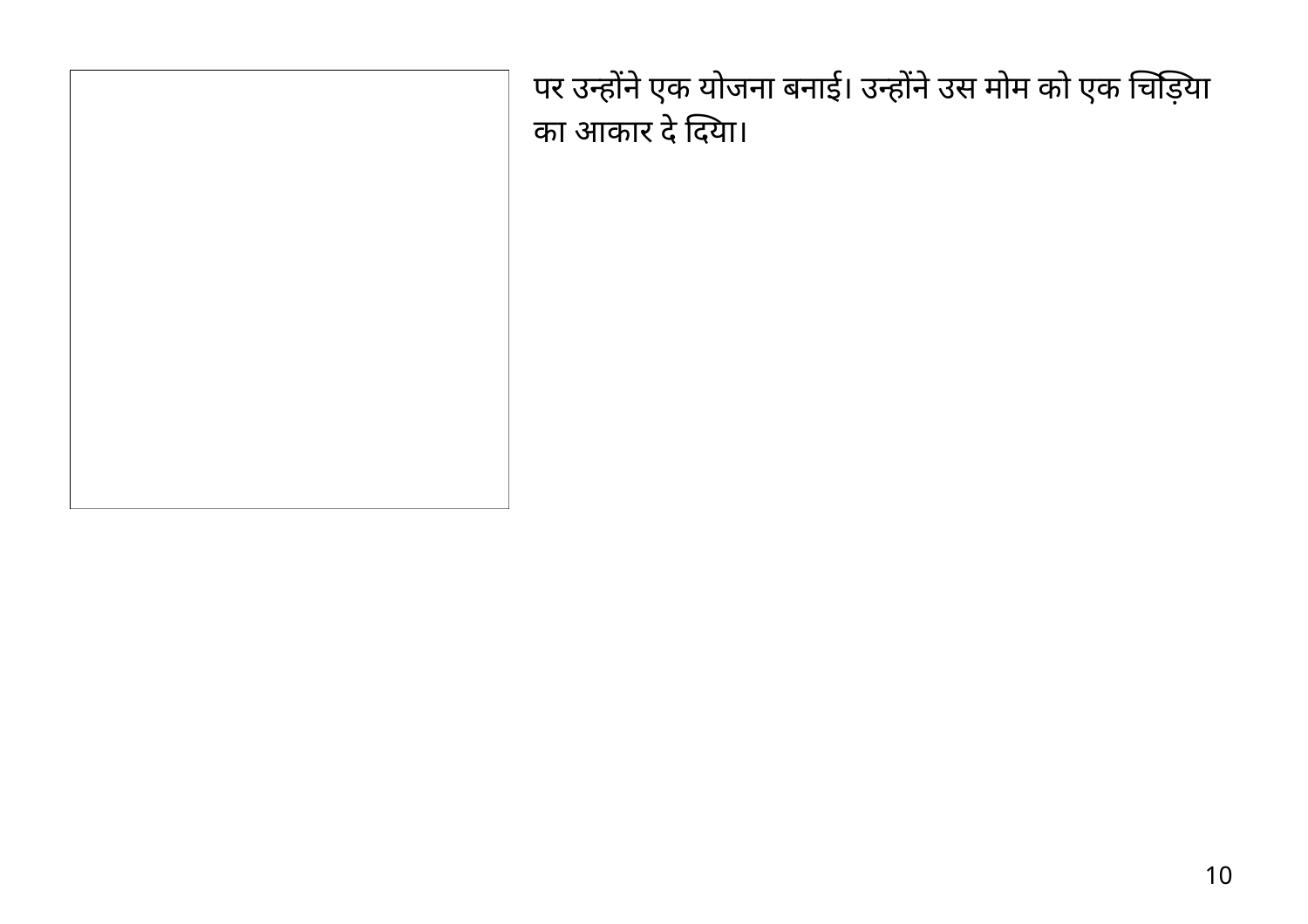| वे अपने चिड़िया बने भाई को एक ऊँचे पहाड़ पर ले गए। |
|----------------------------------------------------|
|                                                    |
|                                                    |
|                                                    |
|                                                    |
|                                                    |
|                                                    |
|                                                    |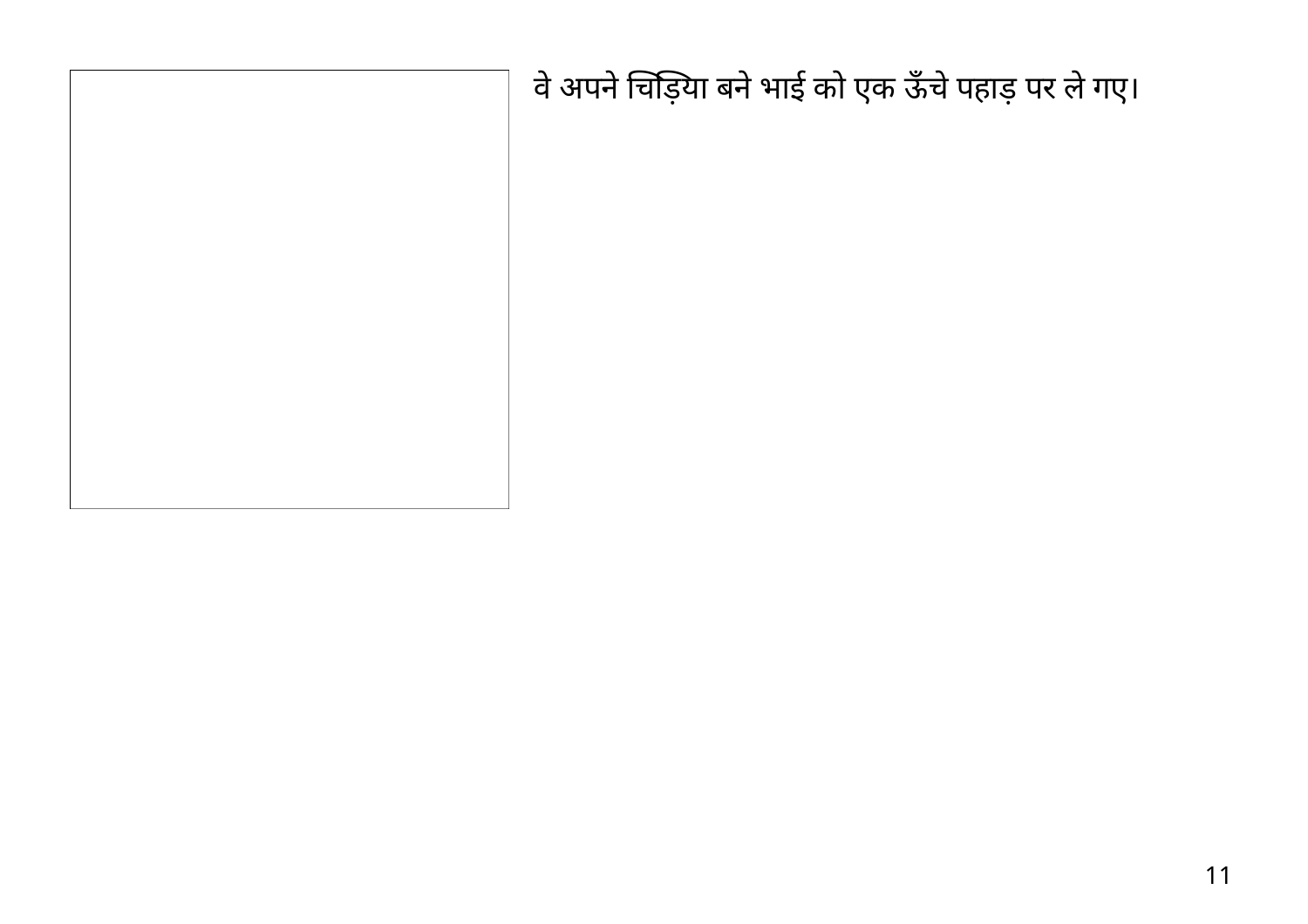और जैसे ही सूरज निकला, वह सुबह की रोशनी में गाता हुआ उड़ गया।